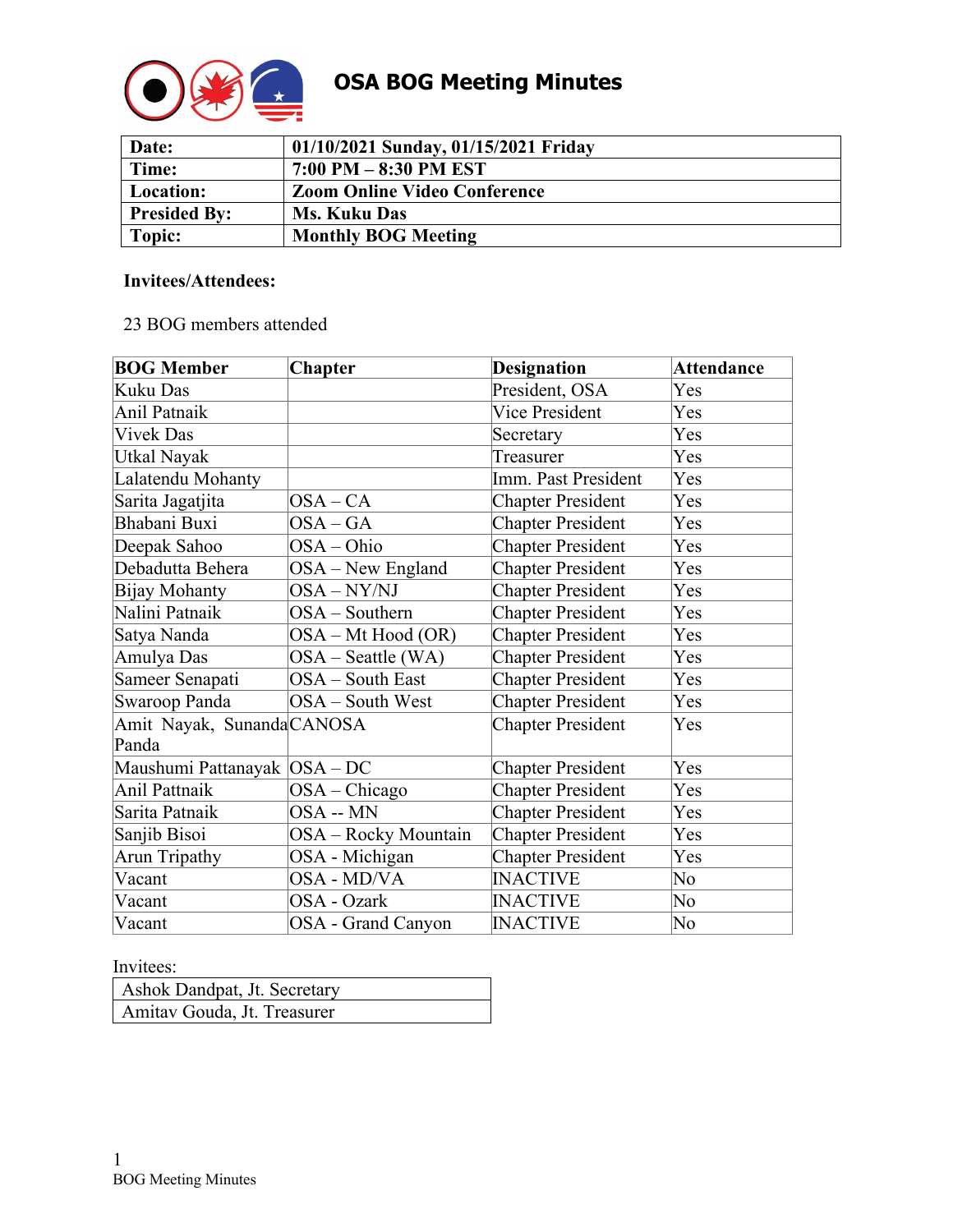

This BOG meeting was conducted in two parts on 10th and 15th of Jan.

**Introduction & Meet & Greet** - The BOG started with a brief Meet and Greet over Zoom online video conference. The session was brought to motion by the President.

**Meet & Greet -** President Kuku Das welcomed the BOG Members and mentioned that she wished a great new year to everyone.

Dr. Sunanda Mishra Panda, the outgoing President of Canada Chapter introduced the new President of Canada Chapter Mr. Amit Nayak

**OPLI - Odisha Public Library Initiative -** Vice President Anil Patnaik mentioned that on 2nd December 2020, OSA and Berhampur Municipal Corporation signed a memorandum of understanding. Nalini Patnaik explained that there are over 100 people using this library. Government is planning to create 7000 libraries in Odisha Rural areas. OSA proposed this to the Government in past and Govt. Fundraising for \$8,000 is approved by BOG members.

**OSA Emergency Relief -** President Kuku Das mentioned the OSA Relief fund will donate \$2000. \$1000 will be generated by local people in Dallas.

**OSA Election 2021 -** President Kuku Das Mentioned that Chapter President's responsibilities to update OSA member's contact details and emails. OSA EC will work with Chapter Presidents to update the member list of the chapters. It was discussed that Secretary Vivek Das will send the Member details to the Chapter Presidents. Email has gone out in Osanet to update their contact information. OSA EC will meet with the Election Committee and assist in the matter. A couple of reminders about Elections have gone out in Osanet.

**OSA Global Outreach -** Vice President Anil Patnaik mentioned Global Odia Mahotsav. Over 35 countries participated in this event. An idea to create an OSA Global Outreach committee to monitor the tasks and follow up on these topics was discussed.

OSA President Kuku Das thanked everyone for attending the BOG meeting in this new year and concluded the Part 1 of the meeting.

## P**art 2 of the BOG meeting Continued on 15th Jan 2021**

**OSA Election 2021 -**OSA President Kuku Das started the meeting and OSA Treasurer Utkal Nayak proposed to discuss about OSA Election and to work on updating the Spouse Email IDs in the database. Email ID will be updated by Each member on the OSA system. Chapter President will help to update members Email ID.

OSA Treasurer Utkal Nayak presented the list of following activities to follow.

- OSA EC sends email to Chapter President with instructions to update member information by 1/13/2021
- OSA EC sends List of initial Valid Voters to Election Committee by 1/14/2021
- OSA EC sends Chapter member list to Chapter Presidents by 1/15/2021
- OSA EC Sends Election Notification to all members 1/15/2021
- Chapter President send out Chapter members to update Email IDs in directory 1/16/2021
- Chapter Presidents follow up with members with exception via phone  $1/18/2021$